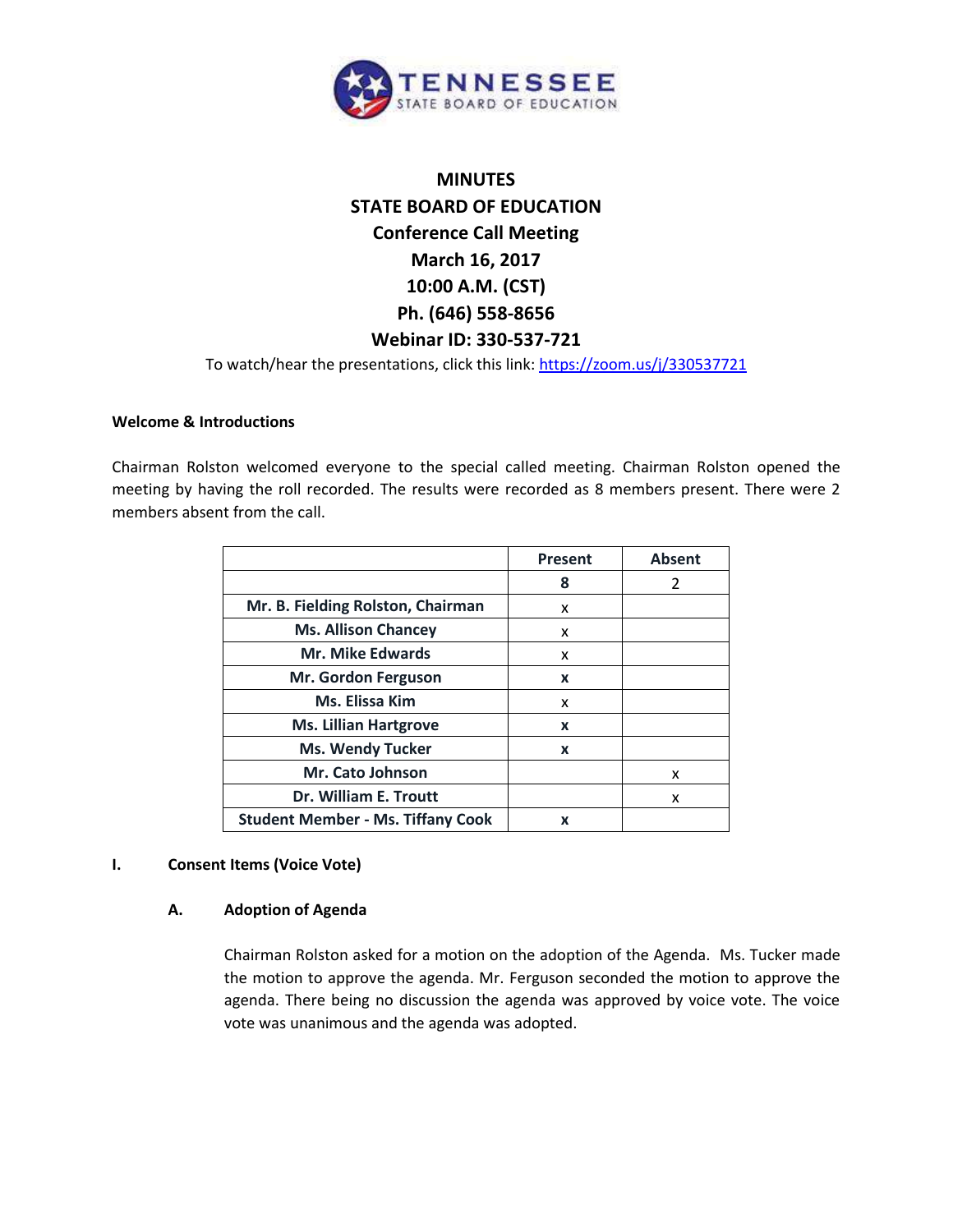#### **II. Statement of Necessity**

Chairman Rolston recognized Ms. Elizabeth Taylor who is the General Counsel for the State Board of Education. Ms. Taylor was asked to present the Statement of Necessity. Ms. Taylor explained that at the State Board of Education meeting on January 27<sup>th</sup> 2017, the State Board of Education presented changes to the special education program and services rule as well as standards for special education evaluation and eligibility. At that meeting the State Board of Education had concerns regarding the proposed changes the State Department of Education was proposing. The State Board of Education asked that the items in question be removed until such time as counsel for the Board and the Department could meet to revise the language of the proposal. The State Board Staff met with Department of Education staff and further revised the language to align with federal regulations. Because of the State Department of Education implementation time frames, this special called meeting was convened to allow the State Board to review the proposed rule changes. The State Board special called meeting was a teleconference due to the physical distance of State Board members from Nashville.

#### **III. Report Items:**

#### **A. Update on High School Graduation Requirements Data**

Chairman Rolston recognized Dr. Candace McQueen commissioner of the Department of Education for updates on this item. Dr. McQueen advised the State Board of Education members that she would start off the discussion, and that there would be input from Nathan Schwartz. Dr. McQueen stated that her team has had multiple communications with department directors regarding the Seamless Pathways report based on the review of graduation data. Mr. Schwartz went on to state that there are essentially four reasons that students do not meet graduation requirements. The reasons given were: data entry errors, use of arts/foreign language waivers, course substitution misunderstandings, and missed courses. Mr. Schwartz went on to say that the Department of Education realizes that the department has to continue to improve their communication skills with the local districts. Mr. Schwartz went on to state that none of these issues are critical in nature. This statement was intended to not be an excuse, but a realization that while challenges persist, the problem with high school graduation rates is not as serious as originally thought. Mr. Edwards commended the Department of education on their actions to rectify the issues related to errors in the graduation requirements data. Mr. Edwards asked how many students did not get into a 4 year college because they did not have a foreign language credit. Dr. McQueen responded by saying the Department of education does not have that information. Mr. Edwards asked if computer programming could be substituted for the foreign language requirement. Dr. McQueen indicated that the Department of Education would look into that possibility. Ms. Tucker stated that she appreciates the work the Department of Education has done as well. Ms. Tucker liked the idea of parent engagement and parents signing off on their student's class choices. Ms. Tucker asked about the documentation of waivers, and if there were a record of how many students received the waivers. Mr. Schwartz stated that at this point there is not documentation at this point. Dr. McQueen stated that the districts and the Department of Education will have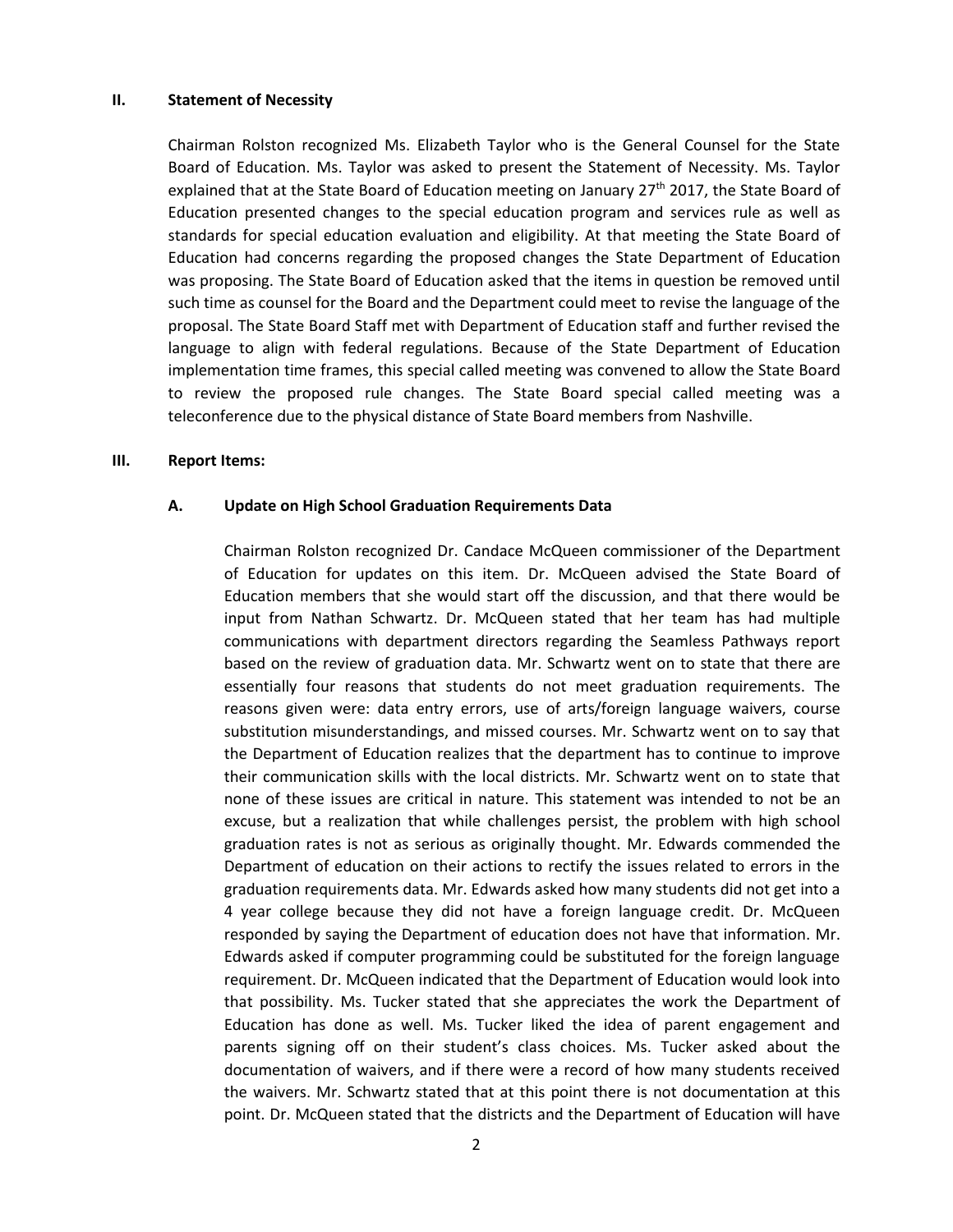a document available by the next State Board of Education meeting. Ms. Hartgrove expressed concern over the factual nature of items as they are reported to the State Board in the future.

## **B. Update on School Counseling Policy**

Chairman Rolston recognized Dr. Candace McQueen commissioner of the State Department of Education. Dr. McQueen introduced Dr. Danielle Mezera who went on to address this item. The new changes clarify the guidelines based on the American School Counselors Association standards. The Department of Education put forward that counselors spend 80% of their time on direct student services, and 20% of their time on management support and fair share responsibilities. The Department of Education put forward the idea that a part of the fair share responsibilities idea would be that counselors may be required to assist in the implementation of school testing, but should not be responsible for the overall administration of testing programs. Dr. Mezera stated that the clarity of terms and definitions was very important. Ms. Chancey asked if this policy would be just for high school or all schools K-12. Dr. Mezera stated that this policy covers all K-12 schools. Mr. Edwards stated that he was thinking that a guidance counselor who did not document their 80%/20% time split would be viewed by others as not being a team player. The counselor would be accepted as a team player if the counselor was required to document time spent on their activities. Dr. McQueen stated the idea is that the idea is to continue to clarify the counselor role.

## **IV. Action Items (Final Reading)**

Chairman Rolston recognized Theresa Nichols who spoke on behalf of the State Department of Education. The State Department of Education provided new guidelines for the special education rule. These changes include a change to the subset characteristics of Autism, a revision to the definition of developmental delay, revisions to the emotional disturbance guidance, functional delay, and intellectually gifted. These items were presented using the power point program. Ms. Nichols explained that due to public feedback and State Board of Education concerns, changes were made in policy guidelines to align more directly with federal guidelines and standards. The Department of Education recommended adoption of this item on final reading. Ms. Chancey asked what assessment tools are used to assess intellectually gifted students. Ms. Nichols replied that there is not a mandated test.

Chairman Rolston announced that items A and B would be voted on by roll call vote together. Ms. Tucker made the motion that items A and B be voted on together. Mr. Ferguson seconded the motion that both items A and B be voted on together. Chairman Rolston called for a roll count vote.

## **A. Special Education Programs and Services Rule 0520-01-09-.11**

This was the final reading of an item to revise the guidelines and standards for determining program eligibility criteria, evaluation procedures, and evaluating participants to better align to updated clinical disability definitions and best practices,